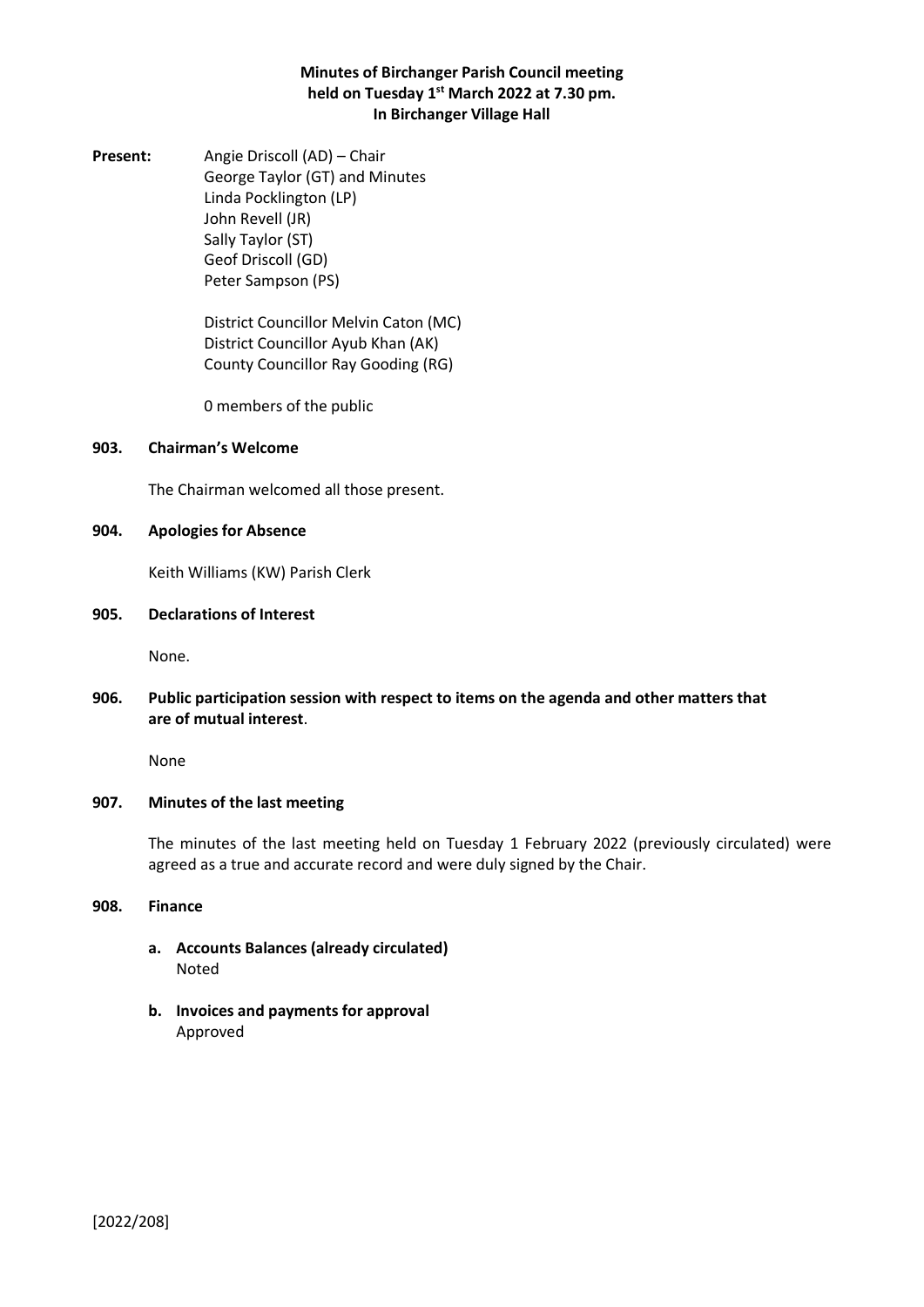| 1. | Account Balances b/f 31 <sup>st</sup> January 2022 |         |                                     |
|----|----------------------------------------------------|---------|-------------------------------------|
|    | <b>Unity Trust Bank</b>                            |         | 31325.64                            |
|    | Plus allotment rents                               |         | 127.50                              |
|    |                                                    |         | 31453.14                            |
| 2. | <b>Payments due for February 2022</b>              |         |                                     |
|    | A&J Lighting                                       | SO.     | 45.90 (monthly maintenance)         |
|    | Ace of Spades                                      | On line | 249.60 (grass cutting January 2022) |
|    | <b>G Driscoll</b>                                  | On line | 17.00 (wreath)                      |
|    | <b>TBS Hygiene</b>                                 | On line | 129.60 (dog bin emptying)           |
|    | Payroo                                             | On line | 6.00 (payroll expenses)             |
|    | SAW                                                | On line | 10.00 (membership renewal)          |
|    | ICO                                                | On line | 35.00 (renewal of registration)     |
|    | <b>Mellisa Peters</b>                              | On line | 50.00 (refund of allotment deposit) |
|    | Police and Crime Commissioner On line              |         | 125.00 (Period 01/10/21-31/12/21)   |
|    | <b>SLCC</b>                                        | On line | 134.00 (membership renewal)         |
|    | AVG (Keith Williams)                               | On line | 74.99 (anti-virus software renewal) |
|    | <b>Keith Williams</b>                              | On line | 441.43 (salary for February 2022)   |
|    | HMRC (Keith Williams)                              | On line | 110.20 (PAYE for February 2022)     |
|    | <b>Keith Williams</b>                              | On line | 20.00 (office rent February 2022)   |
|    | <b>Total payments for February 2022</b>            |         | 1448.72                             |
| 3. | Account Balance c/f 28 <sup>th</sup> February 2022 |         |                                     |
|    |                                                    |         | 30004.42                            |
|    | Allotment rents                                    |         | 15.00                               |
|    | Balance @ 28/02/2022                               |         | 30019.42                            |
|    |                                                    |         |                                     |

Note 1: The payments to HMRC and AVG were made by the parish clerk and are being reimbursed. ICO is Information Commissioner's Office and relates to Data Protection.

# **909. Planning**

There were no Birchanger planning applications for review.

AD informed the PC that the Secretary of State had imposed Section 62A on UDC Planning Department, which means that developers submitting plans for 10 houses or more or one hectacre can apply either to UDC where, if planning was refused, they could appeal, or go direct to the Planning Inspectorate but then there would be no right of appeal. This system will remain in place for the forseeable future. The decision was made because over 10% of appeals were upheld by the Planning Inspectorate over a period between April 2018 and March 2020. This period covered both the previous and present administrations at UDC. MC also indicated that this would not impact the workload of the Planning Department as most planning applications were for less than 10 properties.

# **910. Junction 8 Roundabout improvements**

AD and RG had met with the Junction 8 project officer. Birchanger Lane is scheduled for closure at the Dunmow Road/A120 interchange for up to 90 days. We were originally informed that this would be from the end of March but it is now likely it will start from a date TBA in May 2022. 2 lanes on the A120 were scheduled to remain open during the works and the project officer agreed to improve communications with people in the local area. PS agreed to publish all updated information on the Junction 8 development in the Parish magazine.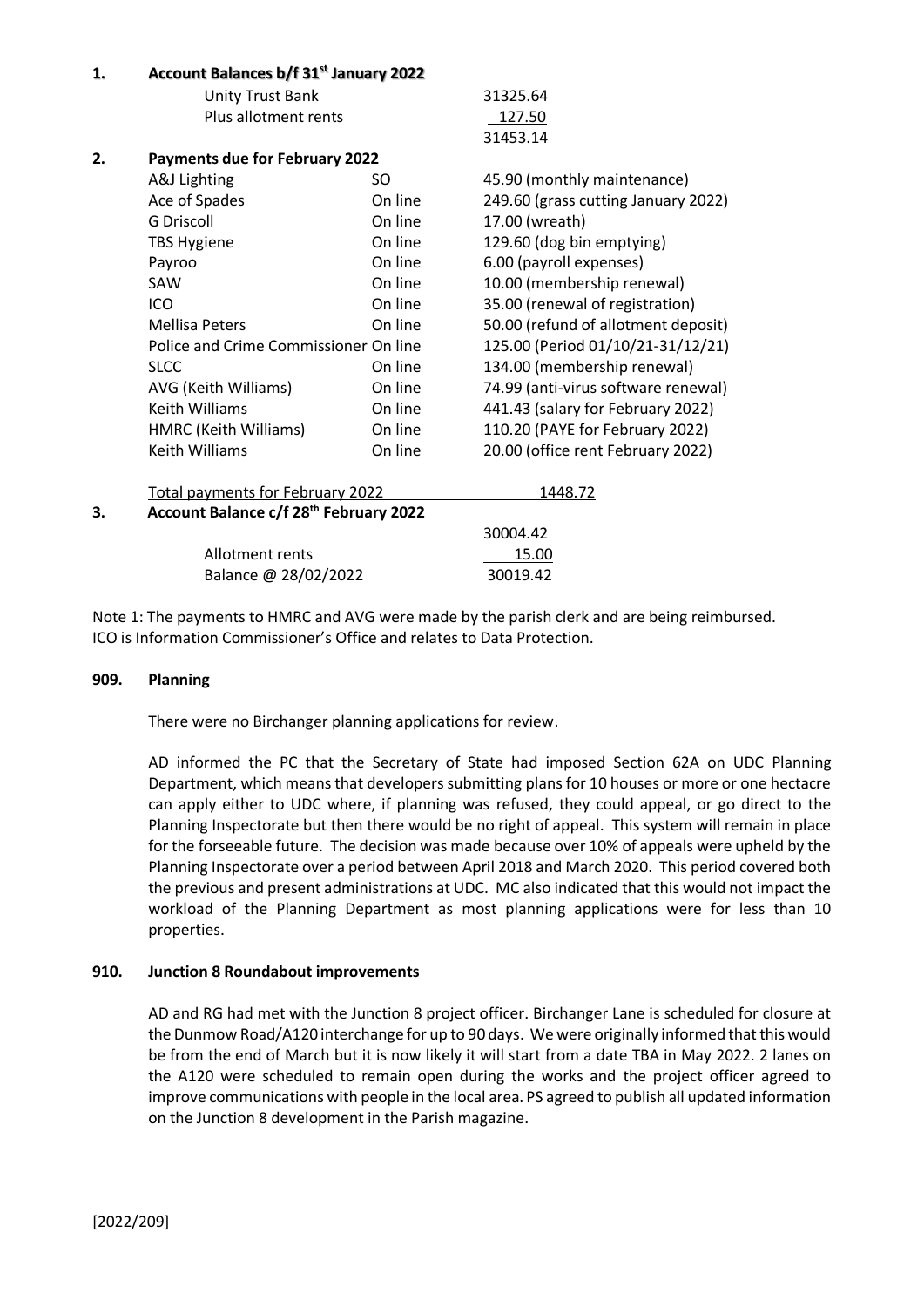# **911. Wig Wag signs**

Installation work was due to start on 28 February 2022. PS indicated that at least one mounting pole had been installed. RG stated that the signs and solar panels had been delayed and that installation work would possibly recommence in w/c 7 March.

# **912. LED replacement streetlights**

A&J Lighting had quoted £349 to replace individual streetlights with LED versions as the existing ones failed. Alternatively, A&J Lighting quoted an all-in cost (including call-out fees) of £5,742 to replace all 18 non LED lights – a saving of £540 over individual replacement. RG advised the downfalls of replacing the lights piecemeal and that a complete replacement of all 18 would ensure up-to-date equipment from the outset. The council voted unanimously to replace all 18 at the quoted price.

# **913. Donation for winner of Christmas Light Up**

Background: The annual Birchanger Christmas Light Up has been active for an estimated 8 years and latterly has been run on a competitive basis adjudicated by a small committee. The winner is awarded a cup for retention until the next competition. PS suggested that continuity and enhanced participation in future competitions might be improved by the introduction of a small cash prize.

The Council considered that direct funding of a prize from Council funds was inappropriate but that a donation to a suitable charity, of the prize winners choosing, would be suitable through the Council's grant application process. Alternatively, as the group organising the Christmas Light Up were hoping to make it a bigger event and collect for charity, a donation could be made towards the cost of organising this.

# **914. Queens Platinum Jubilee**

In addition to the beacon lighting already discussed with the Birchanger Sports and Social Club, the outline Club events programme is planned as:

- Thursday 2 June beacon lighting and a performance by the Jubilee Singers
- Friday 3 June a 1950's style sports event
- Saturday 4 June Cricket
- Sunday 5 June a Jubilee picnic with musical accompaniment

In addition, it was agreed that the Council would purchase a pack of 50 Jubilee signs from RBLI at a cost of £212 for mounting on lamp posts, telegraph poles etc throughout the village. Installation to take place at the end of May and removal following the Jubilee events weekend.

# **915. Reports from County and District Councillors**

# **Cllr Melvin Caton**

- A contribution of approximately £700 for the Parish Magazine was available. PS to forward contribution proposal to MC
- MC reiterated that the UDC Planning Department's role would change very little under the section 62A responsibility amendments
- MC reiterated that the Local Plan is being progressed but that there would be no changes to the Green Belt around Birchanger. To confirm the road traffic data in the plan, Traffic Survey counters were being installed on several roads in the area including the A120 and B1383
- In addition to the increases in Council Tax mentioned at the February meeting, a rebate of £100 to low-income households on benefits will be given.